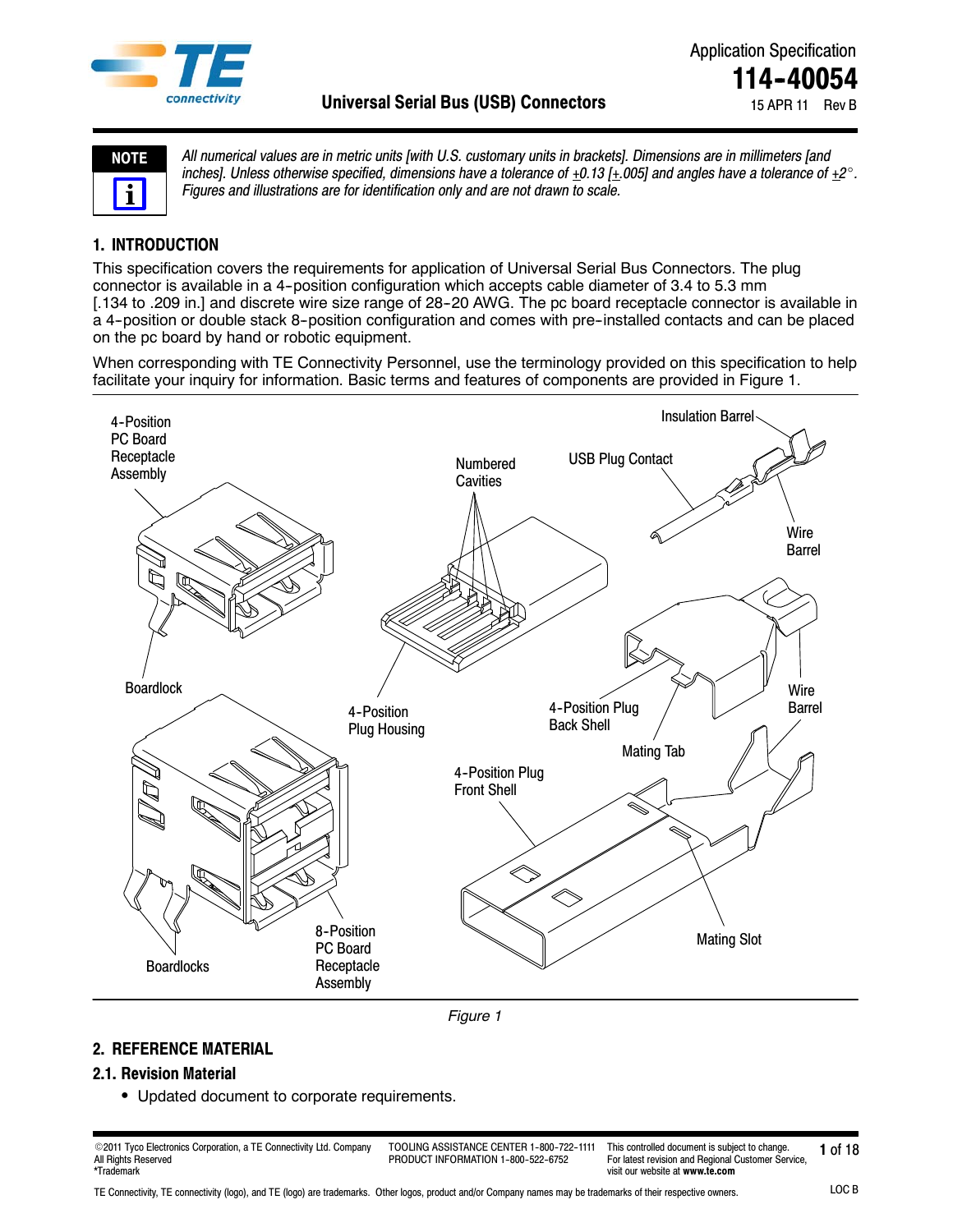

### **2.2. Customer Assistance**

Reference Part Number 787616 and Product Code 3936 are representative numbers of Universal Serial Bus Connectors. Use of these numbers will identify the product line and expedite your inquiries through a service network established to help you obtain product and tooling information. Such information can be obtained through a local TE Representative or, after purchase, by calling the Tooling Assistance Center or the Product Information Center number at the bottom of page 1.

### **2.3. Drawings**

Customer Drawings for specific products are available from the service network. The information contained in Customer Drawings takes priority if there is a conflict with this specification or with any technical documentation supplied by TE.

#### **2.4. Manuals**

Manual 402-40 is available upon request and can be used as a guide in soldering. This manual provides information on various flux types and characteristics along with the commercial designation and flux removal procedures. A checklist is included in the manual as a guide for information on soldering problems.

### **2.5. Specifications**

Product Specification 108-1586 provide product performance requirements and test information.

### **2.6. Instructional Material**

The following list includes available instruction sheets (408--series) that provide assembly procedures for product, operation, maintenance and repair of tooling, as well as setup and operation procedures of applicators; and customer manuals (409--series) that provides setup, operation, and maintenance of machines.

| Document Number | Document Title                                                                |
|-----------------|-------------------------------------------------------------------------------|
| 408-3295        | Preparing Reel of Contacts for Applicator Tooling                             |
| 408-4222        | Straight Action Hand Tool 90712-1 for Serial Bus Contacts                     |
| 408-4223        | Straight Action Hand Tool 90713-1 for Serial Bus Contacts                     |
| 408-4229        | Serial Bus Contact Extraction Tool 224899-1                                   |
| 408-6923        | Manual Arbor Frame Assembly 58024-1                                           |
| 408-7777        | Manual Arbor Frame Assembly 91085-2                                           |
| 408-8040        | Heavy Duty Miniature Quick-Change Applicators (Side-Feed Type), With          |
|                 | <b>Mechanical Feed System</b>                                                 |
| 408-8053        | Conversion Guide for Miniature Quick Change Applicators                       |
| 408-9746        | AMPLIMITE* .050 Series Crimper Assembly 856684-1                              |
| 408-9816        | <b>Handling of Reeled Products</b>                                            |
| 409-5128        | Basic AMP-O-LECTRIC* Model "K" Terminating Machine, Accessories, and          |
|                 | <b>Modified Machines</b>                                                      |
| 409-5842        | AMP-O-LECTRIC Model "G" Terminating Machine 354500-[]                         |
| 409-5855        | AMP-O-MATIC* Side Feed Stripper-Crimper Model II Machine No. 854040-3, and -4 |
|                 |                                                                               |

### **3. REQUIREMENTS**

### **3.1. Storage**

#### **A. Ultraviolet Light**

Prolonged exposure to ultraviolet light may deteriorate the chemical composition used in connectors.

#### **B. Shelf Life**

The connectors should remain in the shipping containers until ready for use to prevent damage to the connectors. The products should be used on a first in, first out basis to avoid storage contamination that could adversely affect signal transmissions.

### **C. Reeled Contacts**

When using reeled contacts, store coil wound reels horizontally and traverse wound reels vertically.

#### **D. Chemical Exposure**

Do not store housings or connectors near any chemicals listed below, as they may cause stress corrosion cracking in the components.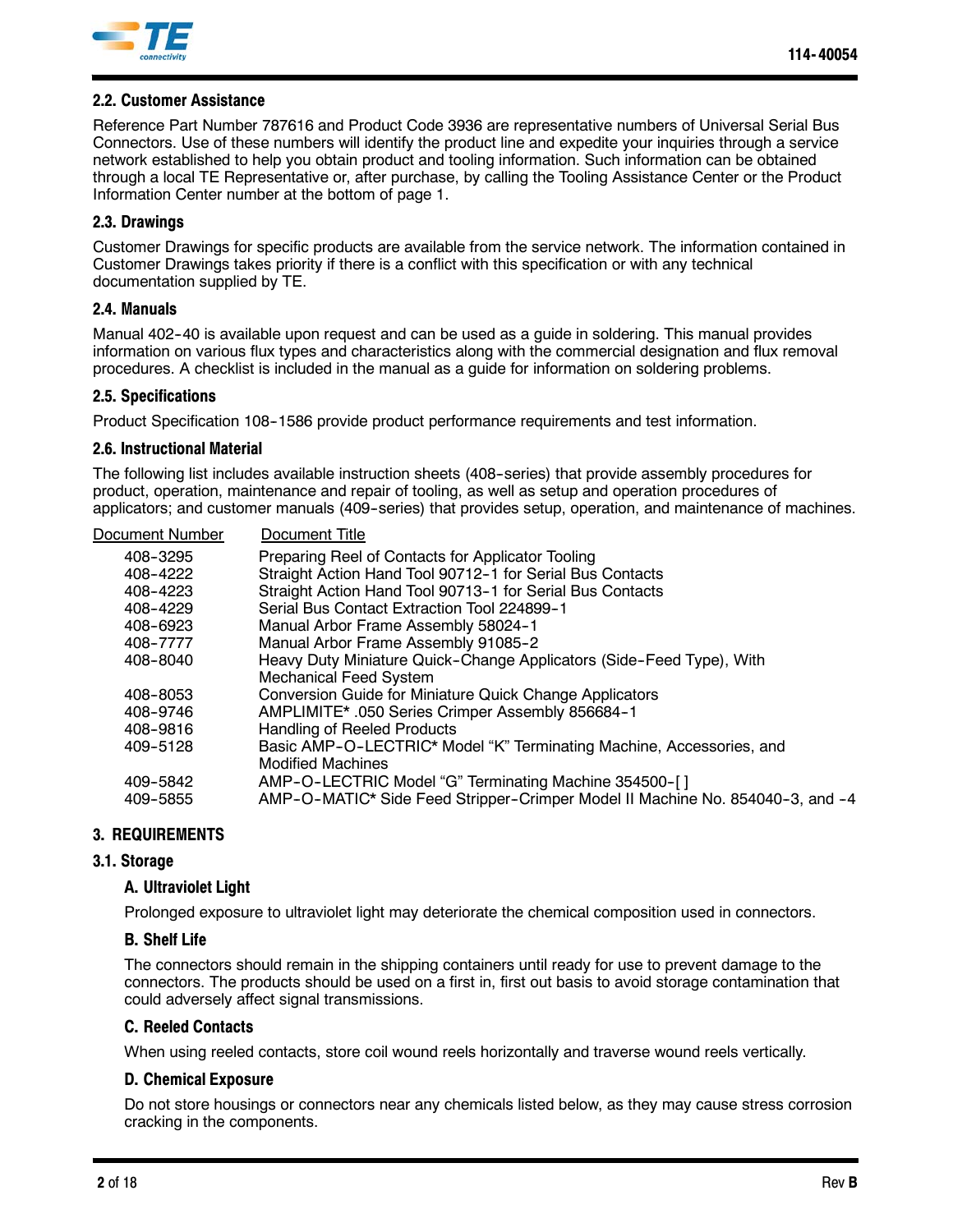

Alkalies Ammonia Citrates Phosphates Citrates Sulfur Compounds Amines Carbonates Nitrites Sulfur Nitrites Tartrates



*Where the above environmental conditions exist, phosphor--bronze contacts are recommended instead of brass if available.*

## **3.2. Special Characteristics**

USB Plug Connectors utilize color--coded wire for orientation. The pc board receptacle connector is available in 4-position or a double stack 8-position configuration. Both plug and receptacle connectors have numbered cavities for orientation. See Figure 1.

### **3.3. Cable Selection and Preparation**

USB Connector shells accept braided cable while the discrete wire within the cable is used in the individual plug contacts in the connector assembly.

### **A. Cable Selection**

Select the cable diameter and discrete wire size according to your production requirements.

### **B. Cable Preparation**

Strip the cable and discrete wire to the dimensions shown in Figure 2.



*Remove any plastic filler or foil underneath the cable jacket and discard. Also DO NOT nick, cut, or scrape the conductors or the braided cable shield during the stripping operation.*



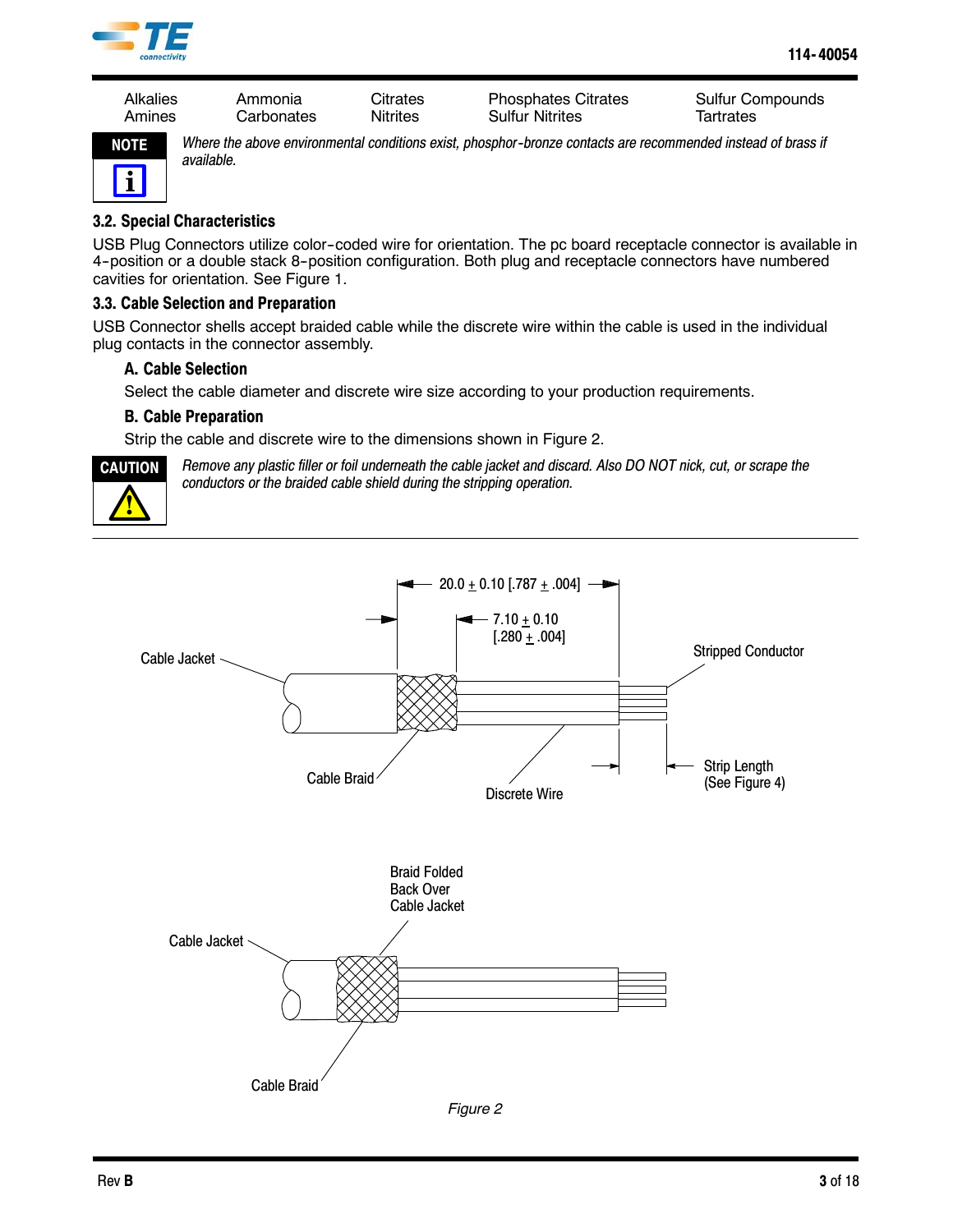

### **3.4. Terminated Strip Length**

Terminated strip length for the outer cable jacket shall be as indicated in Figure 3.

#### **TERMINATED STRIP LENGTH**





### **3.5. Discrete Wire**

#### **A. Wire Size**

USB Plug Contacts accept a wire size range of 28 to 26 or 24 to 20 AWG and may be terminated to either stranded or solid wire. Figure 4 lists the insulation diameter range and strip length as determined by the contact wire size range used.

### **B. Discrete Wire Preparation**

When stripping the wire, care must be taken to avoid scraping, nicking, or cutting the conductor. Care must also be used when handling the wire during stripping and crimping to prevent cracking or breaking of the conductor and insulation.



#### *Figure 4*

24-20 1.58-1.02 [.062-.040] 4.32-3.56 [.170-.140]

### **3.6. Crimped Plug Contact Requirements**

The contact shall be located in desired tooling and crimped according to the instructions packaged with that tooling, if available. See Section 5, TOOLING, of this document for details on tooling options and instructional materials.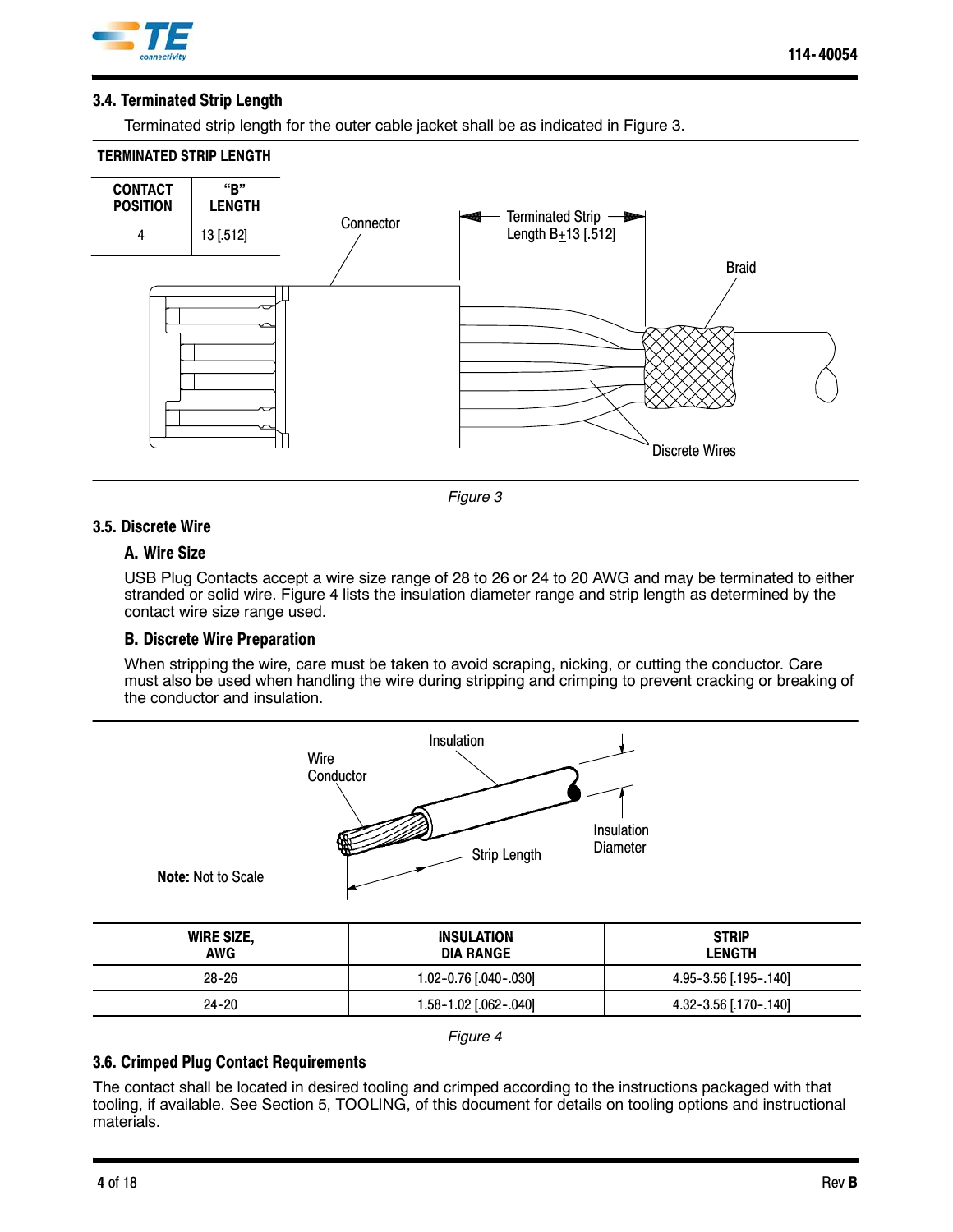



*Wire insulation shall NOT be cut or broken during the crimping operation, nor shall the insulation be crimped into the contact wire barrel. Reasonable care should be taken by tooling operators to provide undamaged wire terminations.*

## **A. Contact Crimp Features**

Figure 5 shows a typical contact as it should appear after crimping.

### 1. *Crimp Location*

For optimum crimp effectiveness, the crimp must be within the area shown and must meet the crimp requirements provided in Figure 5.

### 2. *Crimp Height*

The crimp applied to the wire barrel portion of the contact is the most compressed area and is most critical in ensuring optimum electrical and mechanical performance of the terminated contact. The contact wire barrel crimp height must be within the dimension provided in Figure 5.

### 3. *Effective Crimp Length*

Effective crimp length shall be defined as that portion of the wire barrel, excluding bellmouth(s), fully formed by the crimping tool. See Figure 5.

#### 4. *Conductor Extension*

The conductor may extend beyond the wire barrel to the maximum shown in Figure 5.

### 5. *Wire Barrel Seam*

The wire barrel seam must be closed with no evidence of loose wire strands visible in the seam.

### 6. *Conductor/Insulation*

The conductor and insulation must both be visible in the area between the insulation barrel and the wire barrel.

### 7. *Bellmouth*

The front and rear bellmouths are caused by the extrusion of metal during crimping and must be within the range specified in Figure 5.

### 8. *Cutoff Tab and Burr*

The cutoff tab and burr resulting from the contact being cut from the carrier strip must be within limits to allow the contact to be fully inserted and seated in the housing. See Figure 5.

#### 9. *Flash*

The wire barrel flash at the bottom of the wire barrel results from applied crimp pressure and must be within the dimension provided in Section X-X of Figure 5.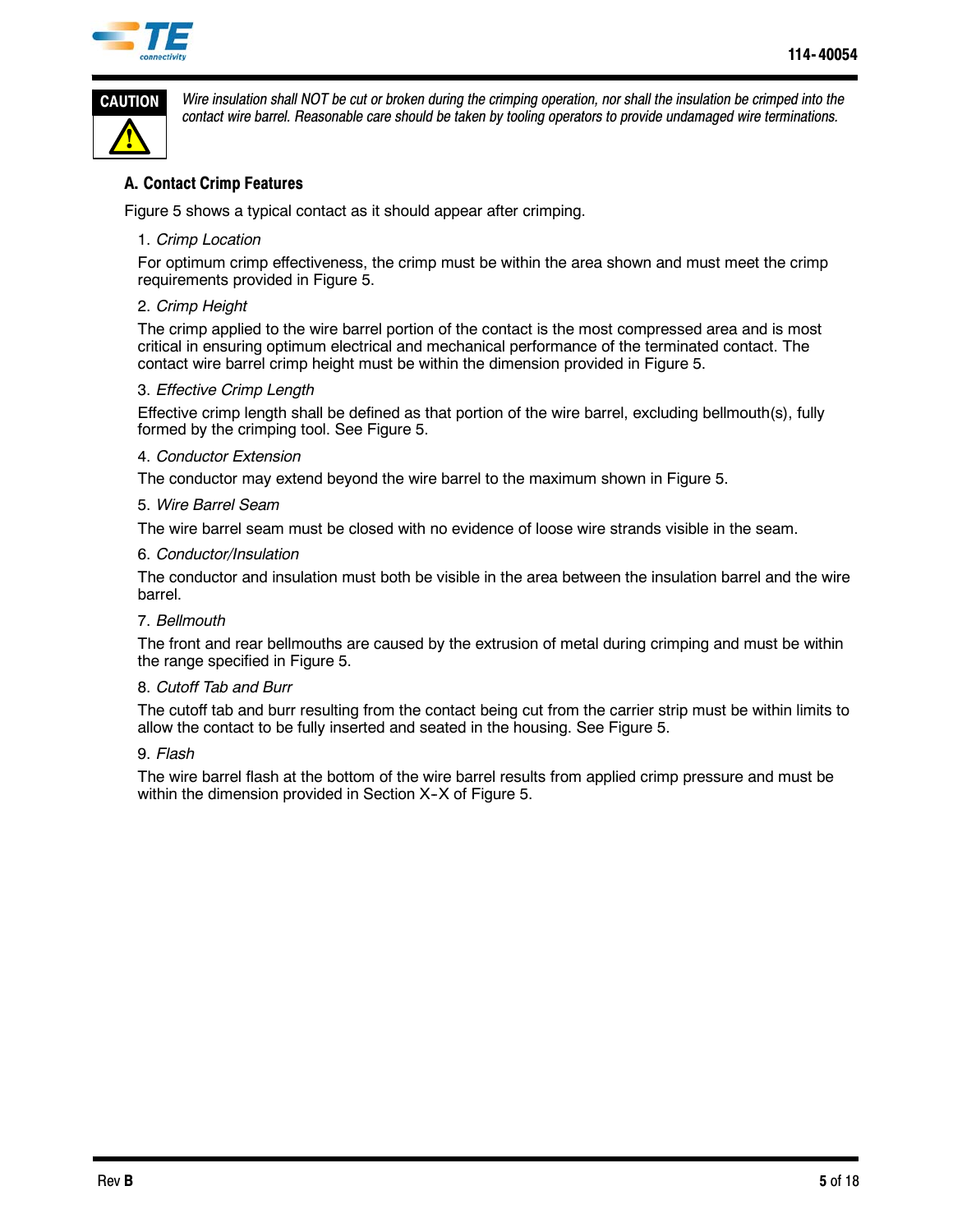



| <b>WIRE SIZE,</b> | <b>INSULATION</b><br><b>DIA RANGE</b> | <b>WIRE BARREL CRIMP</b>    | <b>INSULATION</b><br><b>BARREL CRIMP</b> |                       |
|-------------------|---------------------------------------|-----------------------------|------------------------------------------|-----------------------|
| <b>AWG</b>        |                                       | <b>HEIGHT</b><br>WIDTH      |                                          | <b>WIDTH</b>          |
| 28                |                                       |                             | 1.12-1.02 [.044-.040]                    |                       |
| 26                | 1.02-0.76 [.040-.030]                 | $0.76 - 0.64$ [.030 - .025] |                                          | 1.27-1.17 [.050-.046] |
| 24                |                                       | $0.86 - 0.76$ [.034 - .030] |                                          |                       |
| 22                | 1.52-1.02 [.060-.040]                 | 0.94-0.76 [.037-.030]       | 1.45-1.35 [.057-.053]                    | 1.83-1.73 [.072-.068] |
| 20                |                                       | $1.04 - 0.94$ [.041 - .037] |                                          |                       |

*Figure 5*

### **B. Twist and Roll**

There shall be no twist, roll, deformation, or other damage to the mating portion of the crimped contact that will prevent proper mating. See Figure 6.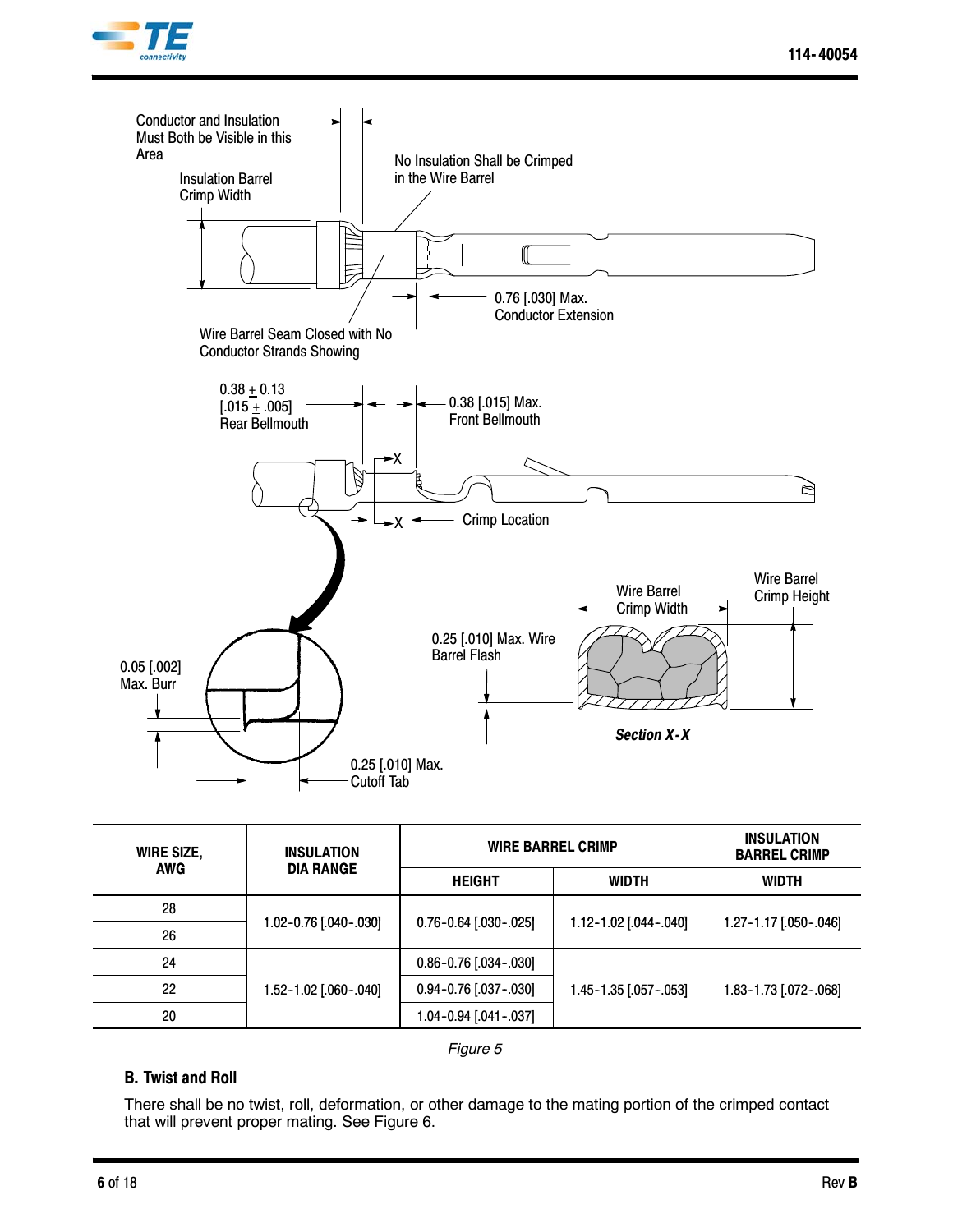



*Figure 6*

## **C. Straightness**

The force applied during crimping may cause some bending between the crimped wire barrel and the mating portion of the contact. Such deformation is acceptable within the following limits.

### 1. *Up and Down*

The crimped contact, including cutoff tab and burr, shall not be bent above or below the datum line more than the amount shown in Figure 7.

### 2. *Side to Side*

The side-to-side bending of the contact may not exceed the limits provided in Figure 7.



*Figure 7*



**NOTE** *Periodic inspections must be made to ensure crimped contact formation is consistent as referenced.*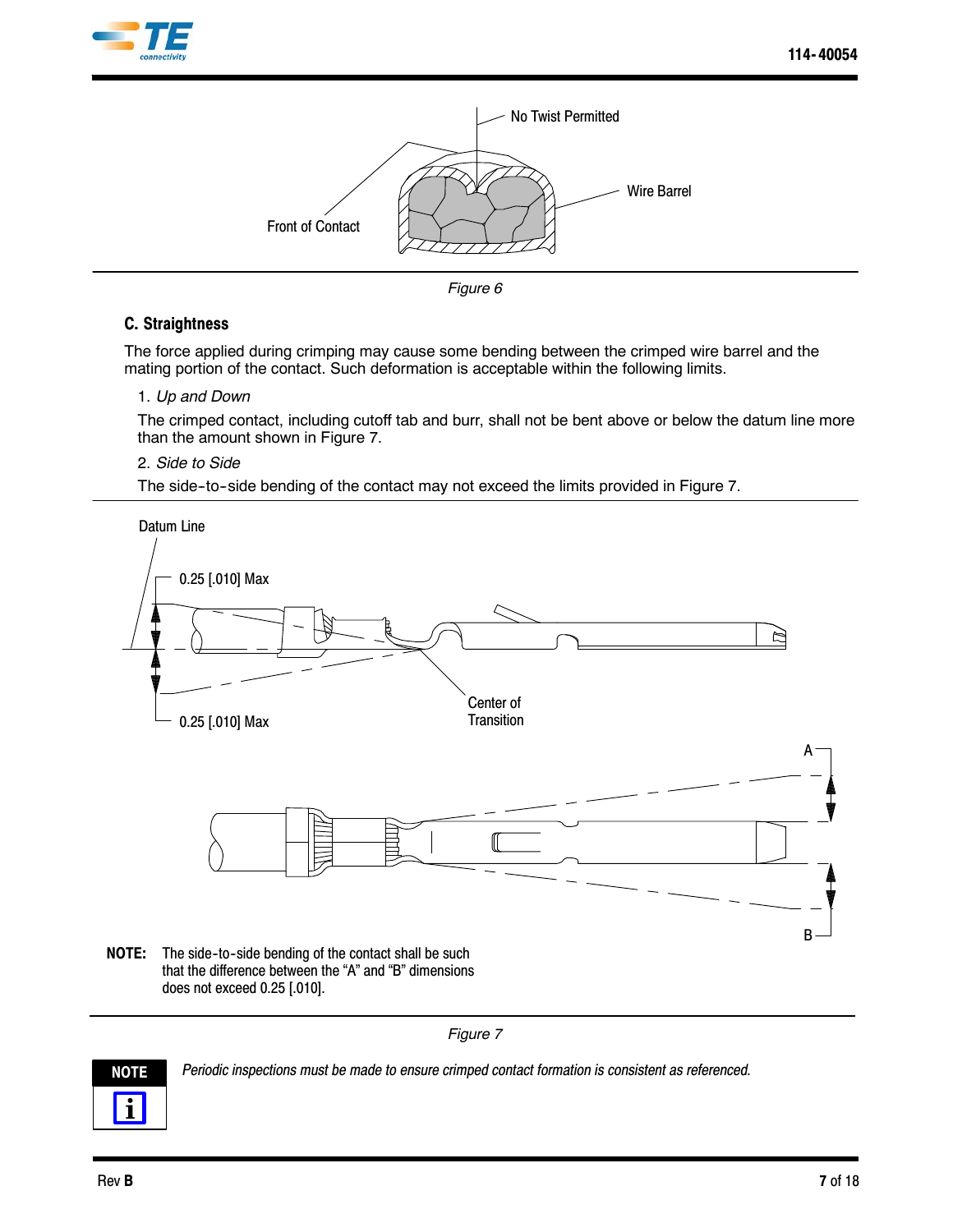

## **3.7. Tensile Inspection**

Crimped contacts should hold the wire firmly and have a crimp pull-out test value meeting that specified in the table in Figure 8.



*Adjust tensile testing machine for head travel of 25.4 mm [1 inch] per minute. Directly and gradually apply force for one minute.*

| <b>CRIMP PULL-OUT TEST</b> |                                                  |  |  |
|----------------------------|--------------------------------------------------|--|--|
| Wire Size,<br><b>AWG</b>   | <b>Minimum Force,</b><br><b>Newtons [Pounds]</b> |  |  |
| 28                         | $12$ [2.7]                                       |  |  |
| 26                         | 17 [3.8]                                         |  |  |
| 24                         | $25$ [5.6]                                       |  |  |
| 22                         | 40 [9.0]                                         |  |  |
| 20                         | 60 [13.5]                                        |  |  |

#### *Figure 8*

### **3.8. Placement of Crimped Contact in Housing**

USB Connectors allow for adaptability of color coded wiring configuration. The wires must be placed in the housing in the order of colors shown in Figure 9.

The contact must be inserted in the back of the cable plug housing and snapped into place. When fully inserted, the locking lance will engage the housing and prevent backing out during mating of the connector. After inserting contact into housing, pull back lightly on the wire to ensure contact is fully seated. In order to ensure mating compatibility, the contacts must be within the dimensions shown in Figure 9.



*Figure 9*

### **3.9. Overmold Hardware Kit Assembly**

The following procedures explain the assembly of the plug housing to the front and back shell components for the overmold assembly kit.

1. Orient the front shell so the wire barrel is facing up. Insert the housing in the rear of the front shell with the open (logo side) of the housing facing down.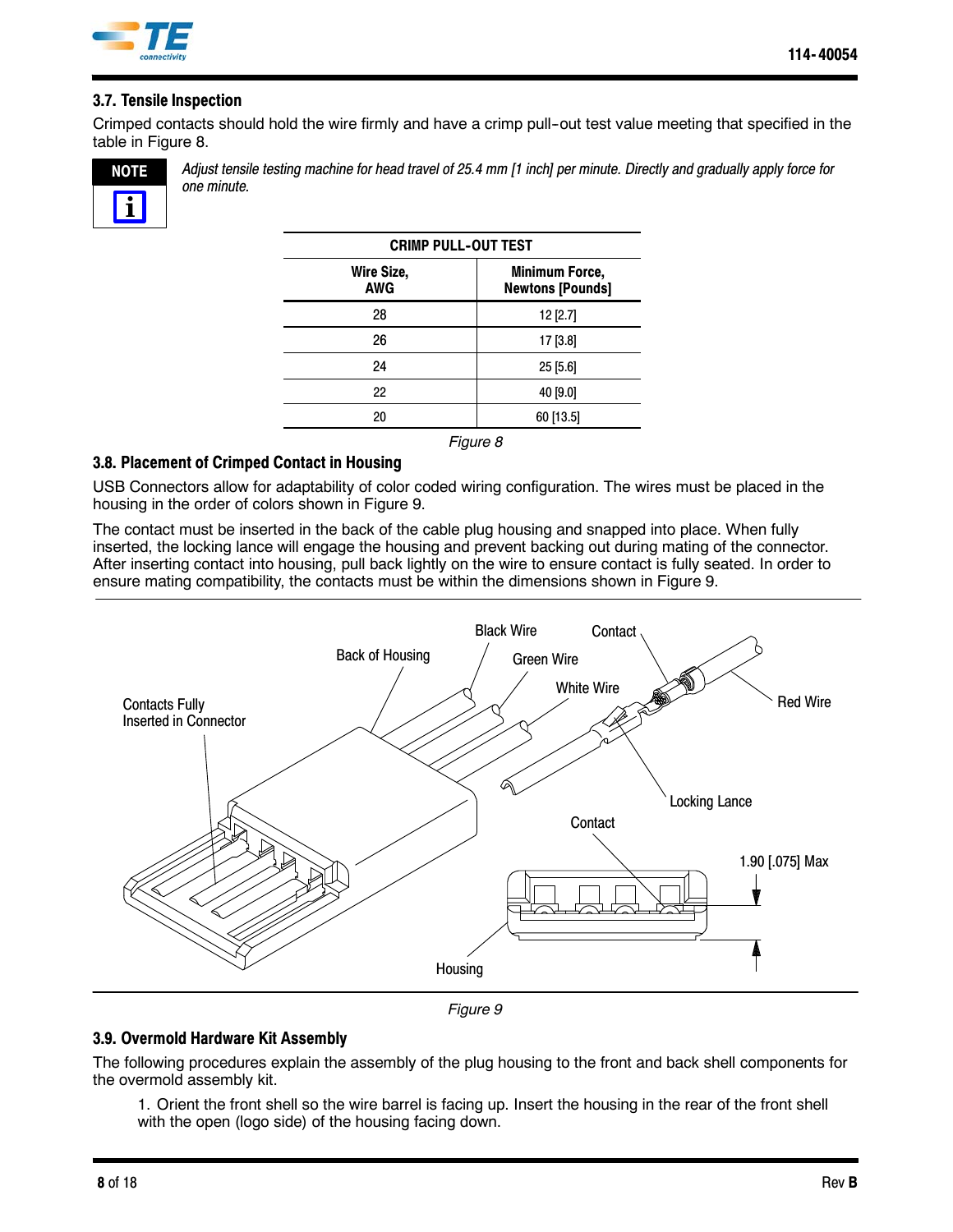

2. Guide the housing into the front shell and push the housing until it becomes flush with the front of the front shell. Orient the back shell and place the latches in the corresponding holes in the front shell and close as shown in Figure 10.



*Figure 10*

3. Place the unterminated shell assembly in the arbor press where the guides are located and terminate the assembly according to the directions provided with the arbor press. The terminated shell assembly should appear as shown in Figure 11.

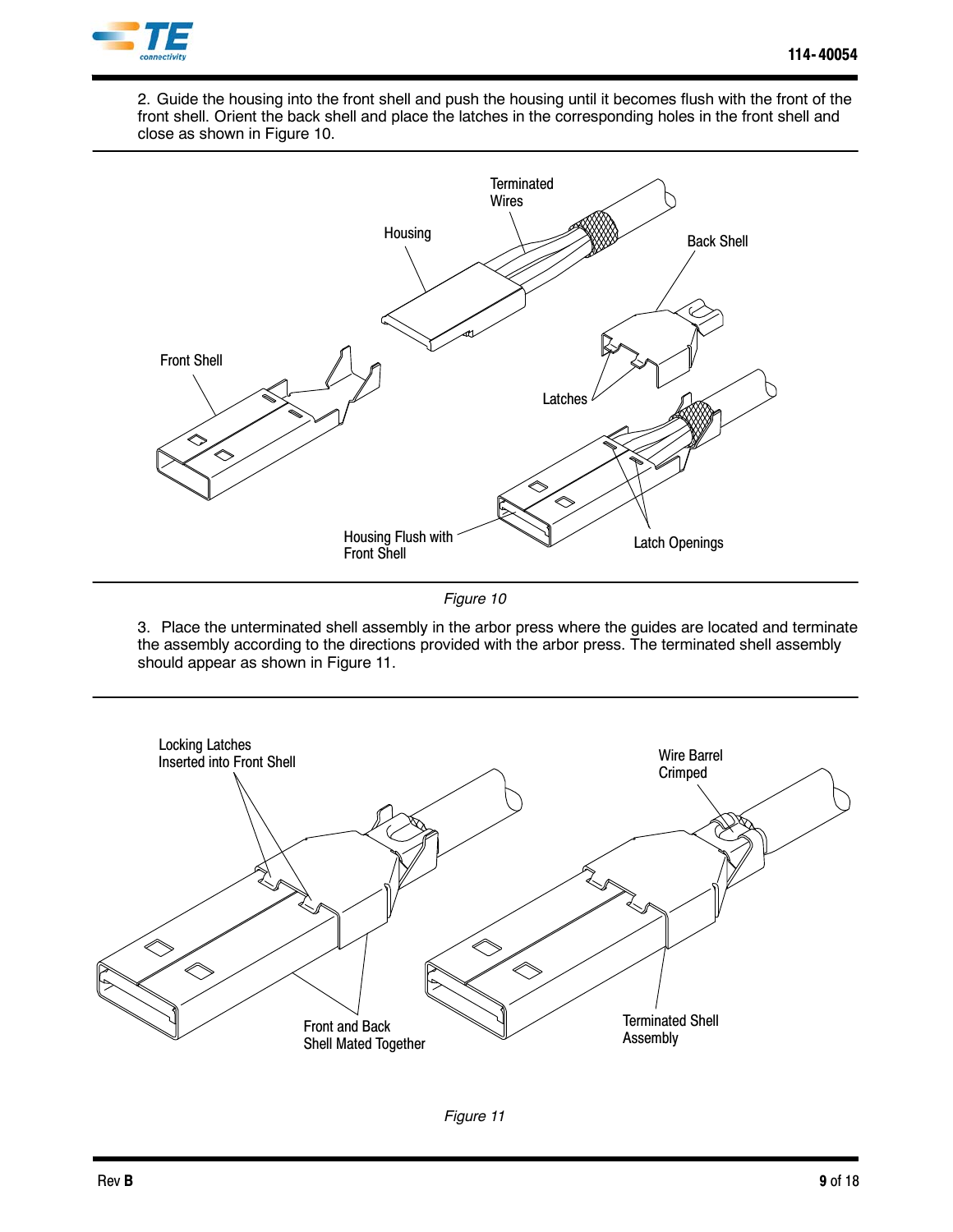

## **3.10. Checking Cable Crimp Height**

Based on the cable size terminated, use the following table to check cable crimp height. The crimp height is measured at the point shown in Figure 12.



| USB SHELL CABLE CRIMP HEIGHT |                     |                  |                     |  |
|------------------------------|---------------------|------------------|---------------------|--|
| <b>CABLE DIA</b>             | <b>CRIMP HEIGHT</b> | <b>CABLE DIA</b> | <b>CRIMP HEIGHT</b> |  |
| $3.4$ [.134]                 | $3.42$ [.135]       | 4.35 [.171]      | 4.13 [.163]         |  |
| $3.5$ [.138]                 | 3.48 [.137]         | 4.4 [.173]       | 4.17 [.164]         |  |
| $3.6$ [.142]                 | 3.54 [.139]         | 4.5 [.177]       | 4.23 [.167]         |  |
| $3.7$ [.146]                 | $3.6$ [.142]        | $4.6$ [.181]     | 4.3 [.169]          |  |
| $3.8$ [.150]                 | $3.66$ [.144]       | 4.7 [.185]       | 4.36 [.172]         |  |
| $3.9$ [.154]                 | 3.72 [.146]         | 4.8 [.189]       | 4.43 [.174]         |  |
| 4.0 [.157]                   | 3.78 [.149]         | 4.9 [.193]       | 4.5 [.177]          |  |
| 4.1 [.161]                   | $3.84$ [.151]       | 5.0 [.197]       | 4.56 [.180]         |  |
| 4.2 [.165]                   | $3.9$ [.154]        | $5.1$ [.201]     | 4.63 [.182]         |  |
| 4.3 [.169]                   | $3.96$ [.156]       | 5.2 [.205]       | 4.69 [.185]         |  |
| 4.34 [.171]                  | $3.98$ [.156]       | 5.3 [.209]       | 4.76 [.187]         |  |

*Figure 12*

## **3.11. Panel Mounting**

Panel mounting is optional for these USB Connectors. For pc board receptacles, it will provide additional support for the solder joints during mating and unmating of connectors. Panel mounting configurations must provide enough space around the connectors to maintain ease of application and performance.

# **3.12. USB PC Board Receptacle Connectors**

PC board connectors are supplied with pre-installed contacts that have right-angle solder tines and boardlocks. They are designed to mate with cable plug connectors that have precision formed, crimp--type contacts inserted into a four-position housing.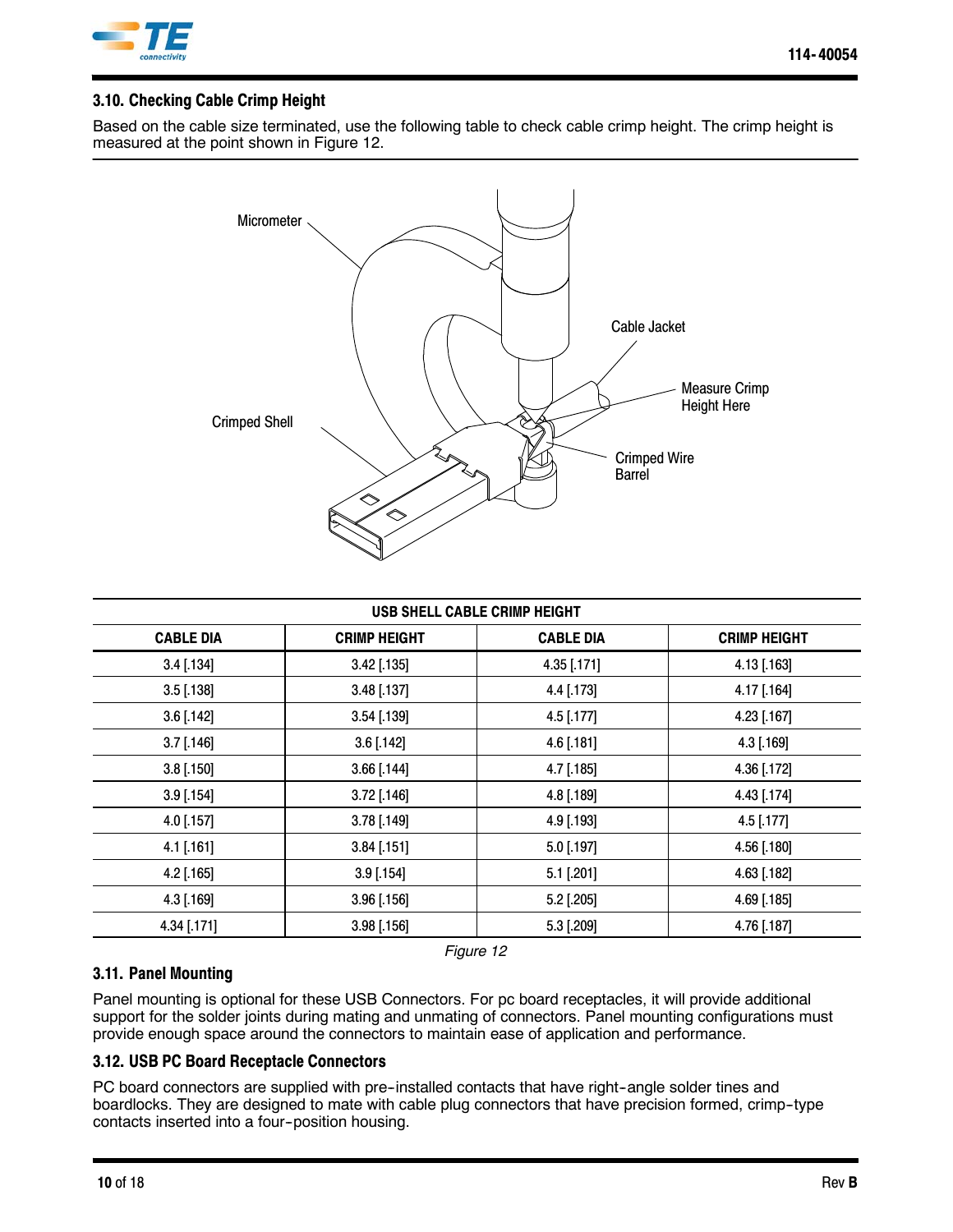

# **3.13. PC Board**

### **A. Material and Thickness**

- 1. Board material will be glass epoxy (FR-4, G-10).
- 2. Board thickness shall be  $1.57 + 0.18$  mm  $[.062 + .007$  in.].

Contact the Product Information Center or the Tooling Assistance Center number listed at the bottom of page 1 for suitability of other board materials or thicknesses.

## **B. Tolerance**

Maximum allowable bow of the pc board shall be 0.03 mm [.001 in.] over the length of the connector.

## **C. PC Board Layout**

The mounting and contact holes in the pc board must be precisely located to ensure proper placement and optimum performance of the connector. The "X" and "Y" symbols on the pc board layout represent customer established datums. They are the origin for the basic dimension (XXX and YYY datum), the point from which ALL hole positions must be located. Design the pc board using the dimensions provided in Figure 13. The layout shows the top (connector) side of the board.



*Figure 13*

### **3.14. PC Board Contact Tine Holes**

The holes in the pc board for the contact tines must be drilled and plated through to specific dimensions. See Figure 14.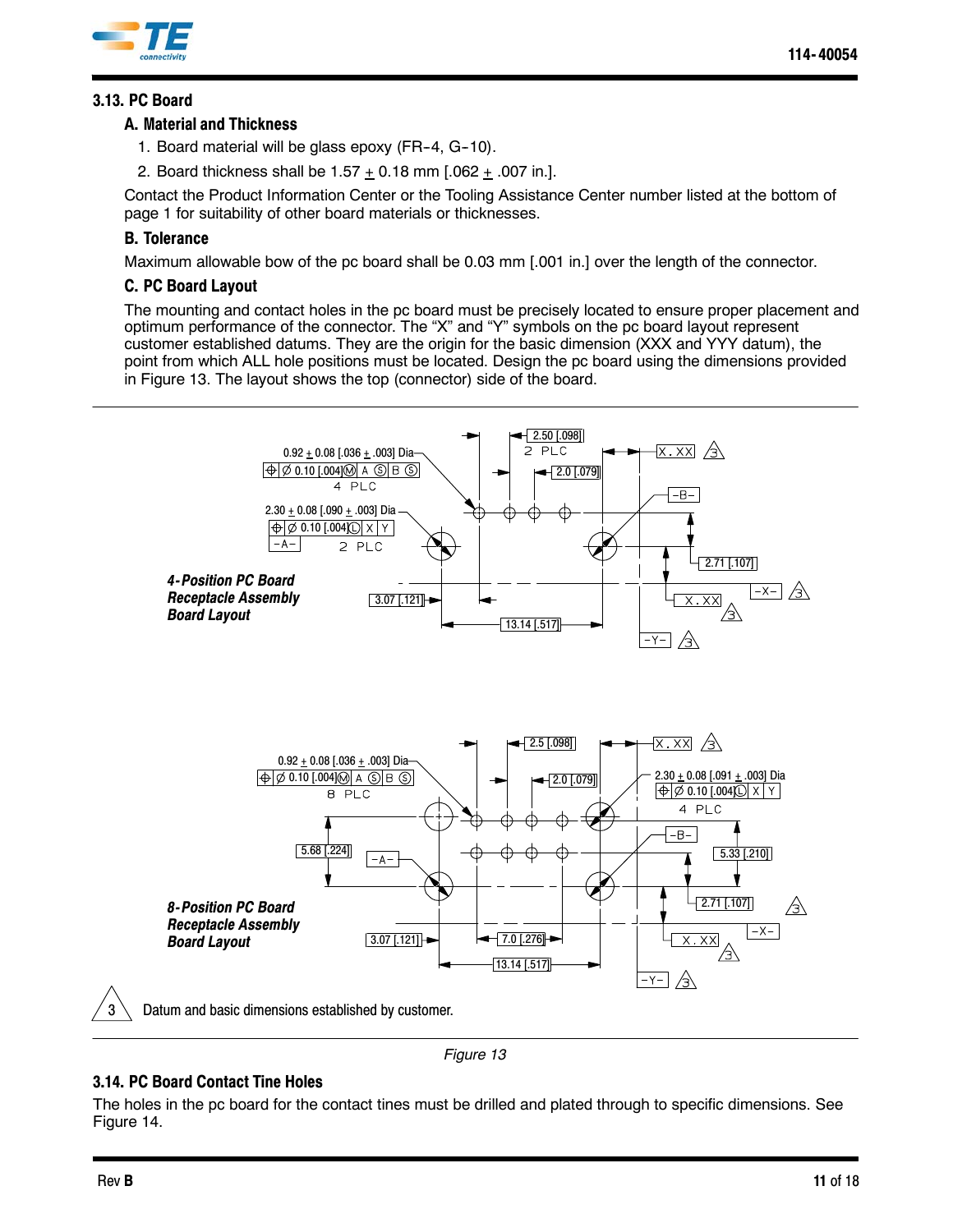



*Figure 14*

### **3.15. PC Board Receptacle Connector Retention**

Boardlocks designed into the USB Receptacle PC Board Connector have gripping shoulders that pass through the pc board at the same time the contact tines are inserted through the board. They lock into position when the housing is seated on the board.

### **3.16. PC Board Connector Placement**



*The connectors should be handled only by the housing to prevent deformation or other damage to the contact tines.*

### **A. Manual Placement**

Align the connector contact tines with the appropriate holes in the pc board. Start all solder tines into the board; then, when the boardlock starts to engage the board, press on the connector until it seats on the pc board.

### **B. Robotic Placement**

The robotic equipment must be adjusted to feed, pick up, and place connectors on the pc board with an accuracy of 0.25 mm [.010 in.]. The connector datum surfaces detailed on the customer drawing will ensure correct placement of the connector. For information on robotic equipment, see Section 5, TOOLING.

After the connector is snapped into the pc board, the boardlocks are soldered with the connector solder tines during the soldering process.

#### **3.17. Soldering**

#### **A. Flux Selection**

Contact solder tines must be fluxed prior to soldering with a mildly active, rosin base flux. Selection of the flux will depend on the type of pc board and other components mounted on the board. Additionally, the flux must be compatible with the wave solder line, manufacturing, health, and safety requirements. Call the Product Information phone number at the bottom of page 1 for consideration of other types of flux. Some fluxes that are compatible with these connectors are provided in Figure 15.

| <b>FLUX TYPE</b>               | <b>ACTIVITY</b> | <b>RESIDUE</b> | <b>COMMERCIAL DESIGNATION</b> |              |  |
|--------------------------------|-----------------|----------------|-------------------------------|--------------|--|
|                                |                 |                | <b>KESTER</b>                 | <b>ALPHA</b> |  |
| Type RMA<br>(Mildly Activated) | Mild            | Noncorrosive   | 186                           | 611          |  |

*Figure 15*

### **B. Cleaning**

After soldering, removal of fluxes, residues, and activators is necessary. Consult with the supplier of the solder and flux for recommended cleaning solvents. The following is a listing of common cleaning solvents that will not affect the connectors for the time and temperature specified. See Figure 16.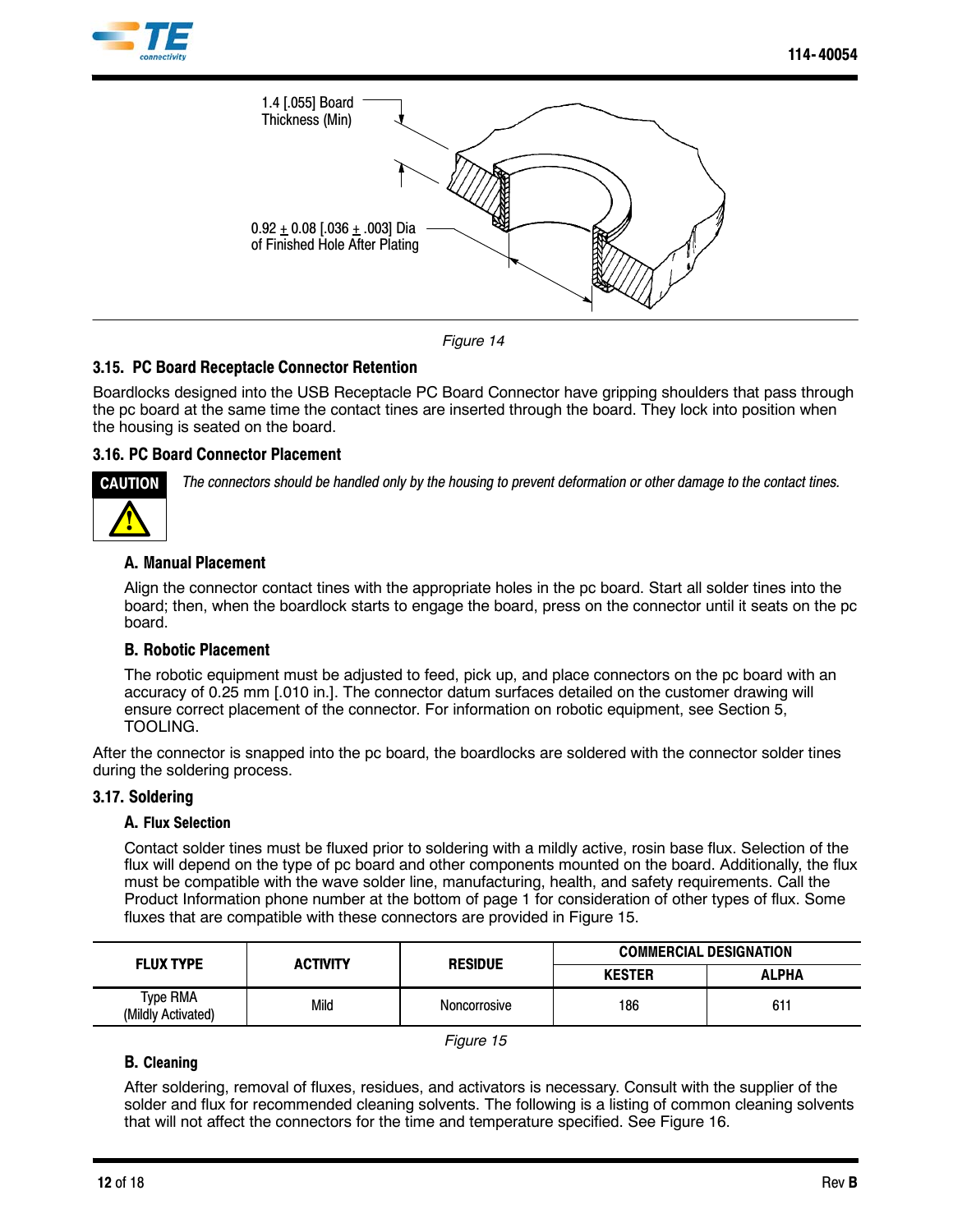



*Consideration must be given to toxicity and other safety requirements recommended by the solvent manufacturer. Refer to the manufacturer's Material Safety Data Sheet (MSDS) for characteristics and handling of cleaners. Trichloroethylene and Methylene Chloride can be used with no harmful affect to the connectors; however TE does not recommend them because of the harmful occupational and environmental effects. Both are carcinogenic (cancer--causing) and Trichloroethylene is harmful to the earth's ozone layer.*



*If you have a particular solvent that is not listed, contact the Tooling Assistance Center or Product Information number at the bottom of page 1.*

| <b>CLEANER</b>           |             | <b>TIME</b> | <b>TEMPERATURE</b>  |  |
|--------------------------|-------------|-------------|---------------------|--|
| <b>NAME</b>              | <b>TYPE</b> | (Minutes)   | (Maximum)           |  |
| <b>ALPHA 2110</b>        | Aqueous     |             | 132°C [270°F]       |  |
| <b>BIOACT EC-7</b>       | Solvent     | 5           | 100°C [212°F]       |  |
| <b>Butyl CARBITOL</b>    | Solvent     |             | <b>Ambient Room</b> |  |
| <b>Isopropyl Alcohol</b> | Solvent     | 5           | 100°C [212°F]       |  |
| KESTER 5778              | Aqueous     | 5           | 100°C [212°F]       |  |
| KESTER 5779              | Aqueous     | 5           | 100°C [212°F]       |  |
| <b>LONCOTERGE 520</b>    | Aqueous     | 5           | 100°C [212°F]       |  |
| LONCOTERGE 530           | Aqueous     | 5           | 100°C [212°F]       |  |
| <b>Terpene Solvent</b>   | Solvent     | 5           | 100°C [212°F]       |  |

*Figure 16*

## **C. Drying**

When drying cleaned assemblies and printed circuit boards, make certain that temperature limitations are not exceeded: -55 $\degree$  to 105 $\degree$ C [-67 $\degree$  to 221 $\degree$ F] for standard temperature products and -55 $\degree$  to 215 $\degree$ C  $[-67^\circ$  to 419 $^{\circ}$ F] for high temperature products. Excessive temperatures may cause housing degradation.

## **D. Soldering Guidelines**

USB PC Board Connectors can be soldered using wave, vapor phase (VPR), double sided non--focused infrared reflow processes (IR) or equivalent soldering techniques. Housing material Polybutylene Terephate (PBT) is for wave soldering and liquid crystal polyester is for vapor phase/infrared reflow soldering. The temperatures and exposure time shall be within the ranges specified in Figure 17. We recommend using SN60 or SN62 solder for these connectors.



*Manual 402--40 provides some guidelines for establishing soldering practices. Refer to Paragraph 2.4, Manuals.*

| <b>SOLDERING</b>             |                | <b>TEMPERATURE</b> | TIME                 |
|------------------------------|----------------|--------------------|----------------------|
| <b>PROCESS</b>               | <b>CELSIUS</b> | <b>FAHRENHEIT</b>  | (At Max Temperature) |
| <b>WAVE SOLDERING</b>        | 260::          | 50088              | 5 Seconds            |
| <b>VAPOR PHASE SOLDERING</b> | 215            | 419                | 5 Minutes            |
| INFRARED REFLOW SOLDERING    | 230            | 446                | 5 Minutes            |

**::** Wave Temperature

*Figure 17*

### **3.18. Checking Installed Connector**

The USB PC Board Receptacle Connector must be seated on the pc board to the dimensions shown in Figure 18.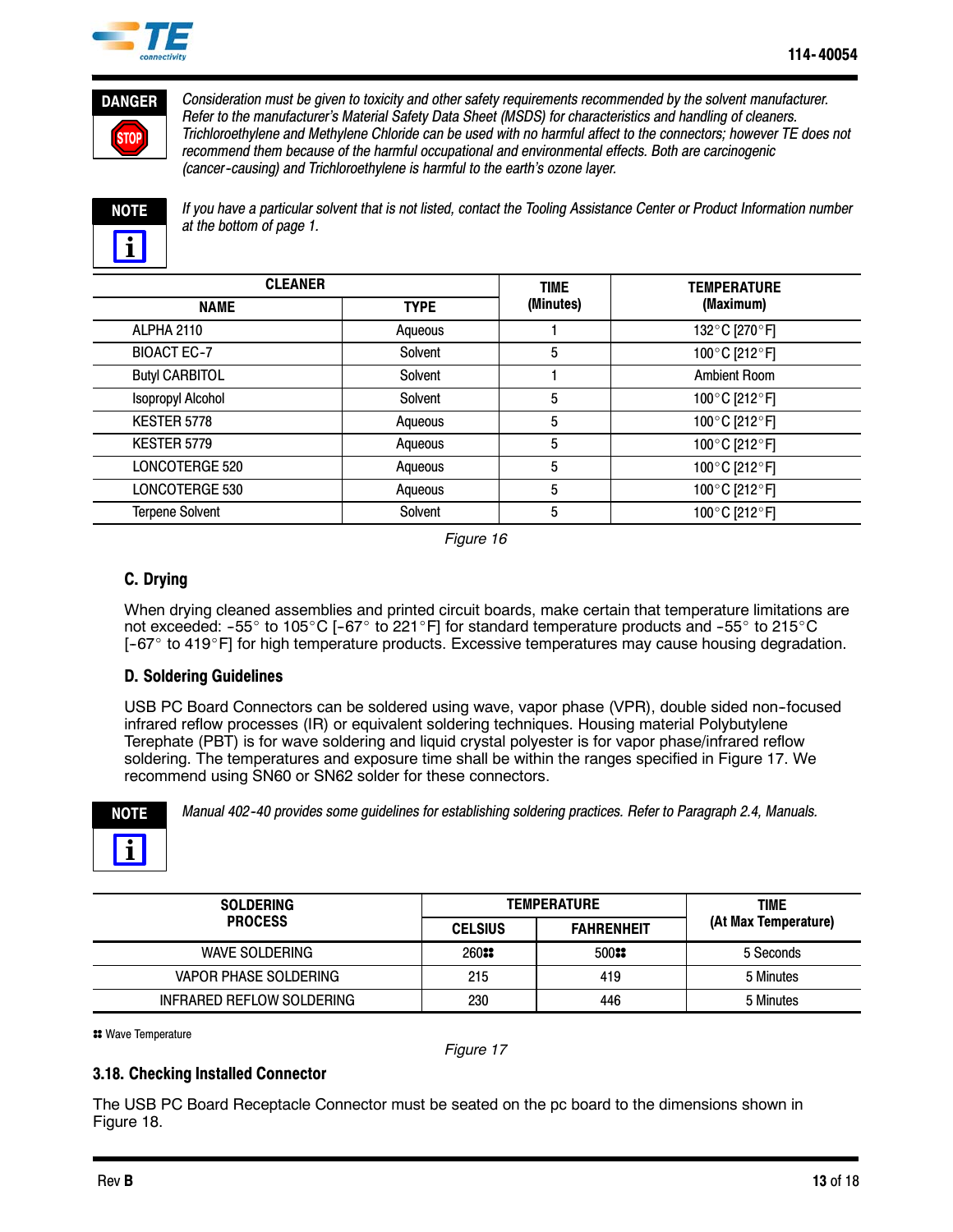



*Figure 18*

### **3.19. Polarization**

USB Connectors are polarized by the configuration of the mating faces.

#### **3.20. Shielding**

These connectors feature tin--plated steel shells which provide continuity for EMC (Electro Magnetic Compatibility) applications. When mated together, shielding and grounding continuity are achieved. Use of the boardlocks provides an additional degree of electrical continuity to any ground path on the pc board.

#### **3.21. Mating of Connectors**

To ensure a proper circuit connection, the connectors must be mated as shown in Figure 19.

#### **3.22. Mating Dimension**

The dimension in Figure 19 is needed to ensure full mating of connectors. This dimension must be considered when determining location and panel considerations when mounting connectors.



*Figure 19*

### **3.23. Connector Spacing**

Care must be used to avoid interference between adjacent connectors and/or other components. The information provided in Figure 20 is to ensure proper mating.



*The information provided are for manual placement of connectors. If robotic equipment is used, other space allowances will be required for the grippers.*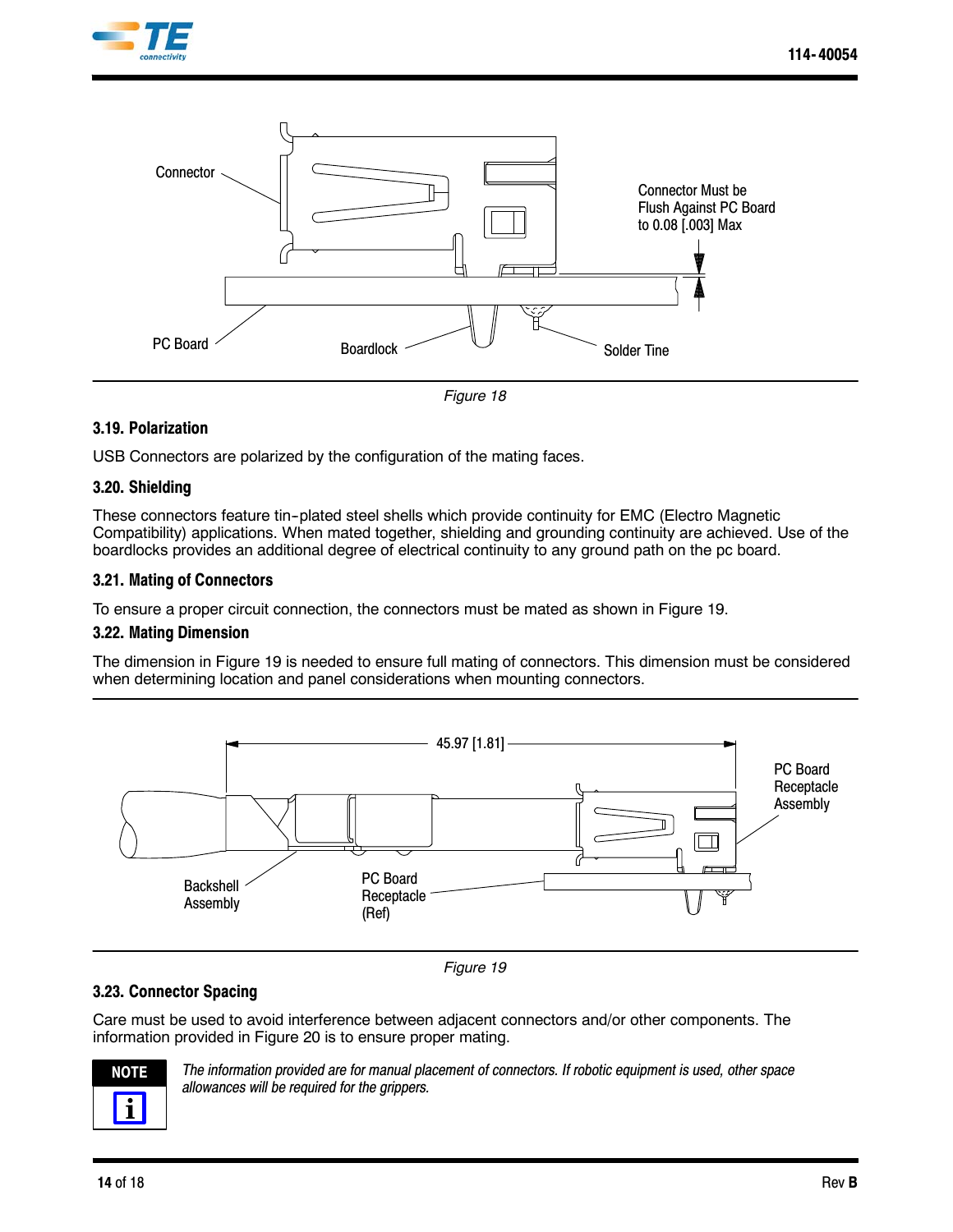





### **3.24. Repair/Removal**

Use an extraction tool to remove individual contacts from connectors for replacement or for relocation to another housing cavity. Extraction Tool 224899-1 (Instruction Sheet 408-4229) is used to extract contacts from plug connectors. See Figure 21. Damaged or worn contacts may be replaced provided there is sufficient slack, after restripping the wire, to insert the new contact into the connector. Refer to Section 5, TOOLING. Damaged pc board connectors may be removed from the pc board by standard de--soldering methods.



*Figure 21*

## **4. QUALIFICATIONS**

Universal Serial Bus Connectors have been Component Recognized by Underwriters Laboratories Inc. (UL) in File No. E81956 and also Certified to CSA International by UL by the same file number.

## **5. TOOLING**

Figure 22 provides tool part numbers and instructional material related to USB Connectors.



*TE Tool Engineers have designed machines for a variety of application requirements. For assistance in setting up prototype and production line equipment, contact TE Tool Engineering through your local TE Representative or call the Tooling Assistance Center number at the bottom of page 1.*

### **• Hand Crimping Tools**

Hand crimping tools that accommodate the full wire range are designed for prototype and low--volume applications such as repair of damaged contacts.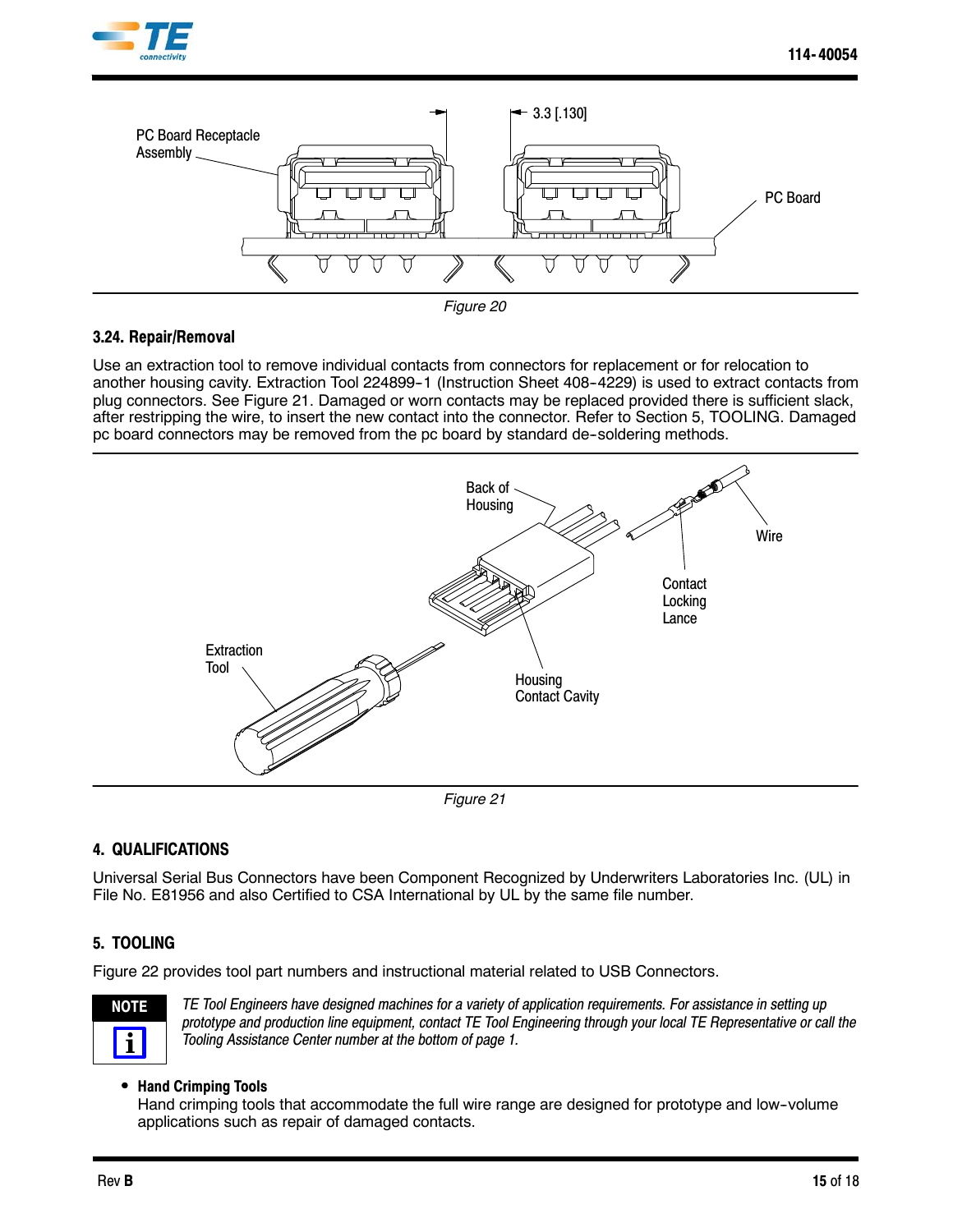

### **•** Applicators

Applicators are designed for the full wire size range of strip-fed, precision formed contacts, and provide for high volume, heavy duty, production requirements. The applicators can be used in bench or floor model power units.



*Each applicator is shipped with a metal identification tag attached. DO NOT remove this tag or disregard the information on it. Also, a packet of associated paperwork is included in each applicator shipment. This information should be read before using the applicator; then it should be stored in a clean, dry area near the applicator for future reference. Some changes may have to be made to the applicators to run in all related power units. Contact the Tooling Assistance Center number located at the bottom of page 1 for specific changes.*

#### **• Die Assemblies**

Dies Assemblies for crimping the contacts are available for the specific ferrule. They are designed for easy installation and removal in hand crimping tool frame assemblies or applicators.

#### **• Power Units**

A power unit is an automatic or semi--automatic device used to assist in the application of a product. Power unit includes the power source used to supply the force or power to an applicator.



*The Model "K" AMP--O--LECTRIC Terminating Machine PN 565435--5 (Customer Manual 409--5128) has been superseded by the Model "G" Terminating Machine PN 354500--1 (Customer Manual 409--5842) for new applications. For existing applications, the Model "K" is still recommended because of the large number of installed machines.*

### **• Robotic Equipment**

Robotic equipment for placement of connectors on a pc board must have a true position accuracy of 0.25 mm [.010 in.] to ensure proper location and insertion of the contact tines. This includes gripper and fixture tolerances as well as equipment repeatability. It must use the connector datum surface to ensure reliable connector placement. If you need assistance in setting up prototype or production line equipment, contact TE Tooling Engineering through your local TE Representative or call the Tooling Assistance Center number at the bottom of page 1.

#### **• PC Board Support**

A pc board support must be used to prevent bowing of the pc board during insertion of the connectors. It should have a flat surface with holes or a channel large enough to receive the contact tines during installation.

#### **• Extraction Tools**

Extraction Tools are designed to release the contacts inside the connector housing without damaging the housing or contacts.

| USB PLUG CONTACT TOOLING       |                                       |                                                      |                                      |                     |                                 |                                 |
|--------------------------------|---------------------------------------|------------------------------------------------------|--------------------------------------|---------------------|---------------------------------|---------------------------------|
| <b>WIRE SIZE RANGE,</b><br>AWG | <b>INSULATION DIA</b><br><b>RANGE</b> |                                                      | <b>HAND TOOL</b><br>(DOCUMENT)       |                     | <b>APPLICATOR</b><br>(DOCUMENT) | <b>POWER UNIT</b><br>(DOCUMENT) |
|                                | 1.02-0.76 [.040-.030]                 |                                                      |                                      | 567842-1            |                                 | 854040-4 (409-5855)             |
|                                |                                       |                                                      | 90712-1<br>$(408 - 4222)$            | 567911-1            |                                 | 854040-3 (409-5855)             |
| $28 - 26$                      |                                       |                                                      |                                      | 680156-2 (408-8040) |                                 | 565435-5 (409-5128)             |
|                                |                                       |                                                      |                                      |                     |                                 | 354500-1 (409-5842)             |
|                                | 1.52-1.02 [.060-.040]                 |                                                      | $90713 - 1$<br>(408-4223)            | 567843-1            |                                 | 854040-4 (409-5855)             |
|                                |                                       |                                                      |                                      | 567912-1            |                                 | 854040-3 (409-5855)             |
| $24 - 20$                      |                                       |                                                      |                                      | 680157-2 (408-8040) |                                 | 565435-5 (409-5128)             |
|                                |                                       |                                                      |                                      |                     |                                 | 354500-1 (409-5842)             |
| USB BACKSHELL TOOLING          |                                       |                                                      |                                      |                     |                                 |                                 |
| <b>CABLE DIA RANGE</b>         |                                       |                                                      | <b>CRIMPER ASSEMBLIES (DOCUMENT)</b> |                     | <b>POWER UNIT (DOCUMENT)</b>    |                                 |
| $3.4 - 4.34$ [.134 - .171]     |                                       |                                                      | 318865-1, 356171-1                   |                     |                                 |                                 |
| 4.35-5.3 [.171-.209]           |                                       | 224840-1, 318870-1, 356174-1,<br>856684-1 (408-9746) |                                      | 91085-2 (408-7777)  |                                 |                                 |

*Figure 22 (cont'd)*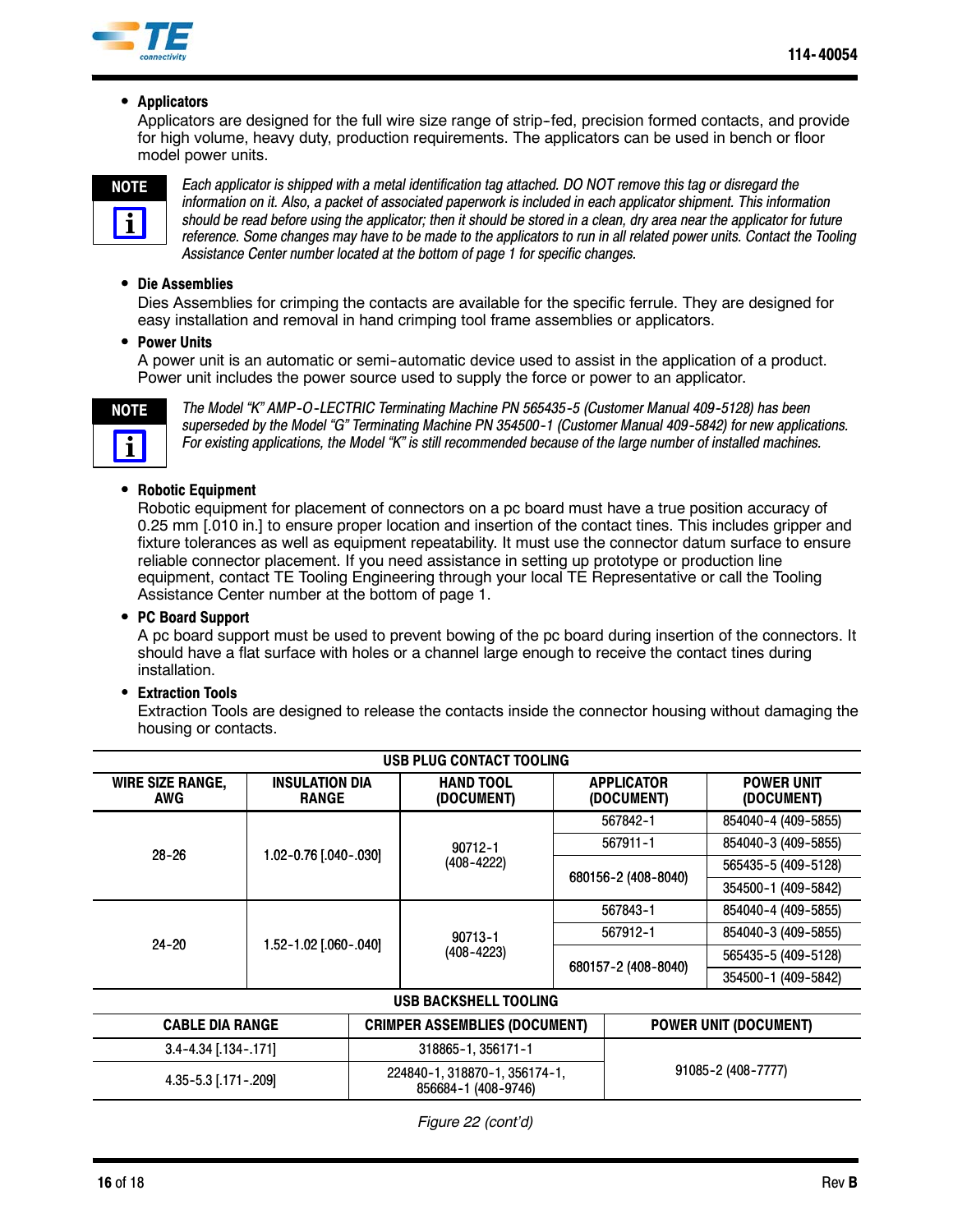